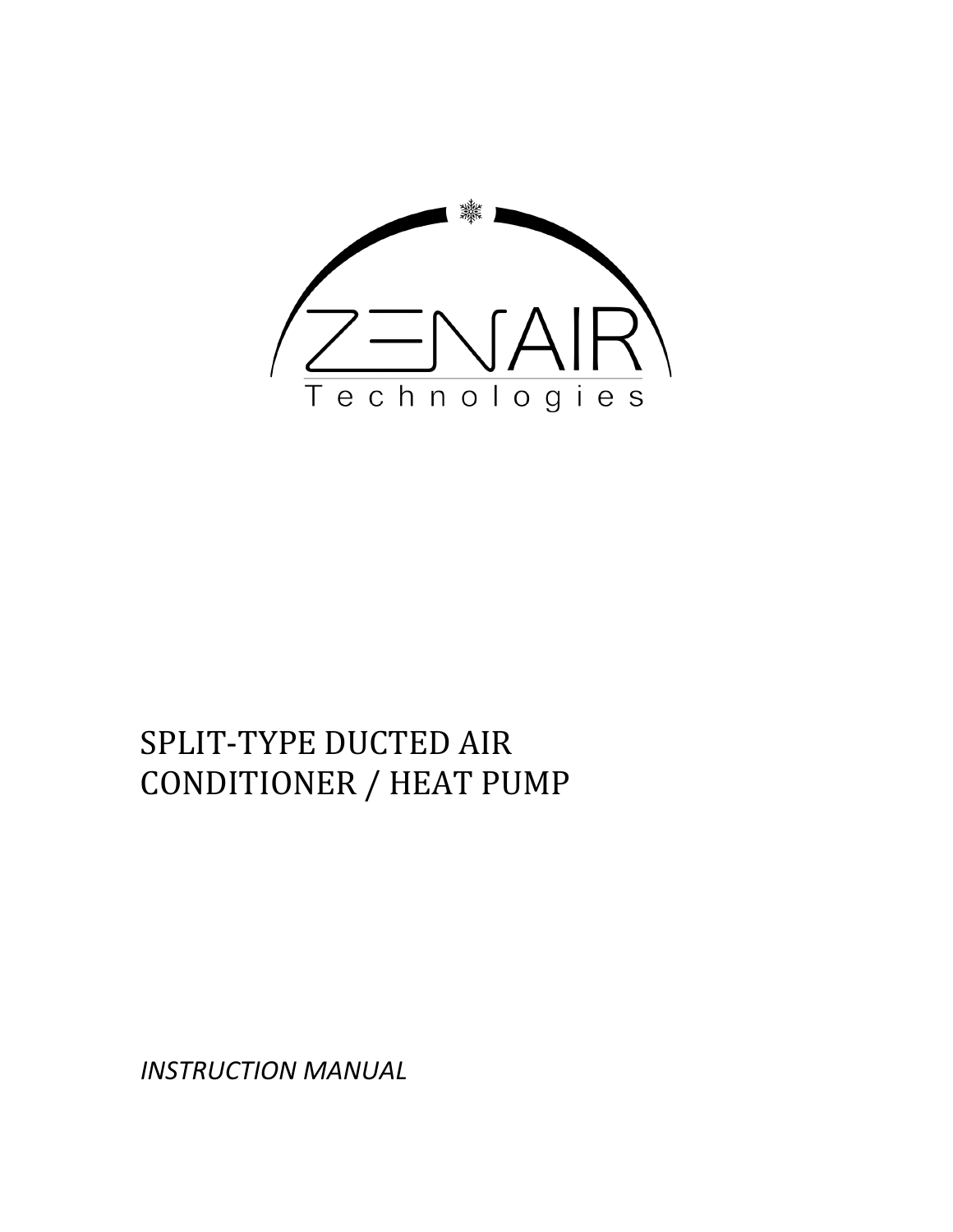### Read This Manual

Inside you'll find many helpful hints on how to use and maintain your air conditioner properly. Just a little preventive care on your part can save you a great deal of time and money over the life of your air conditioner. These instructions may not cover every possible condition of use, so common sense and attention to safety is required when installing, operating and maintaining this product.



This appliance can be used by children aged from 8 years and above and persons with reduced physical, sensory or mental capabilities or lack of experience and knowledge if they have been given supervision or instruction concerning use of the appliance in a safe way and understand the hazards involved. Children shall not play with the appliance. Cleaning and user maintenance shall not be made by children without supervision.

This appliance is not intended for use by persons (including children) with reduced physical, sensory or mental capabilities, or lack of experience and knowledge, unless they have been given supervision or instruction concerning use of the appliance by a person responsible for their safety. Children should be supervised to ensure that they do not play with the appliance.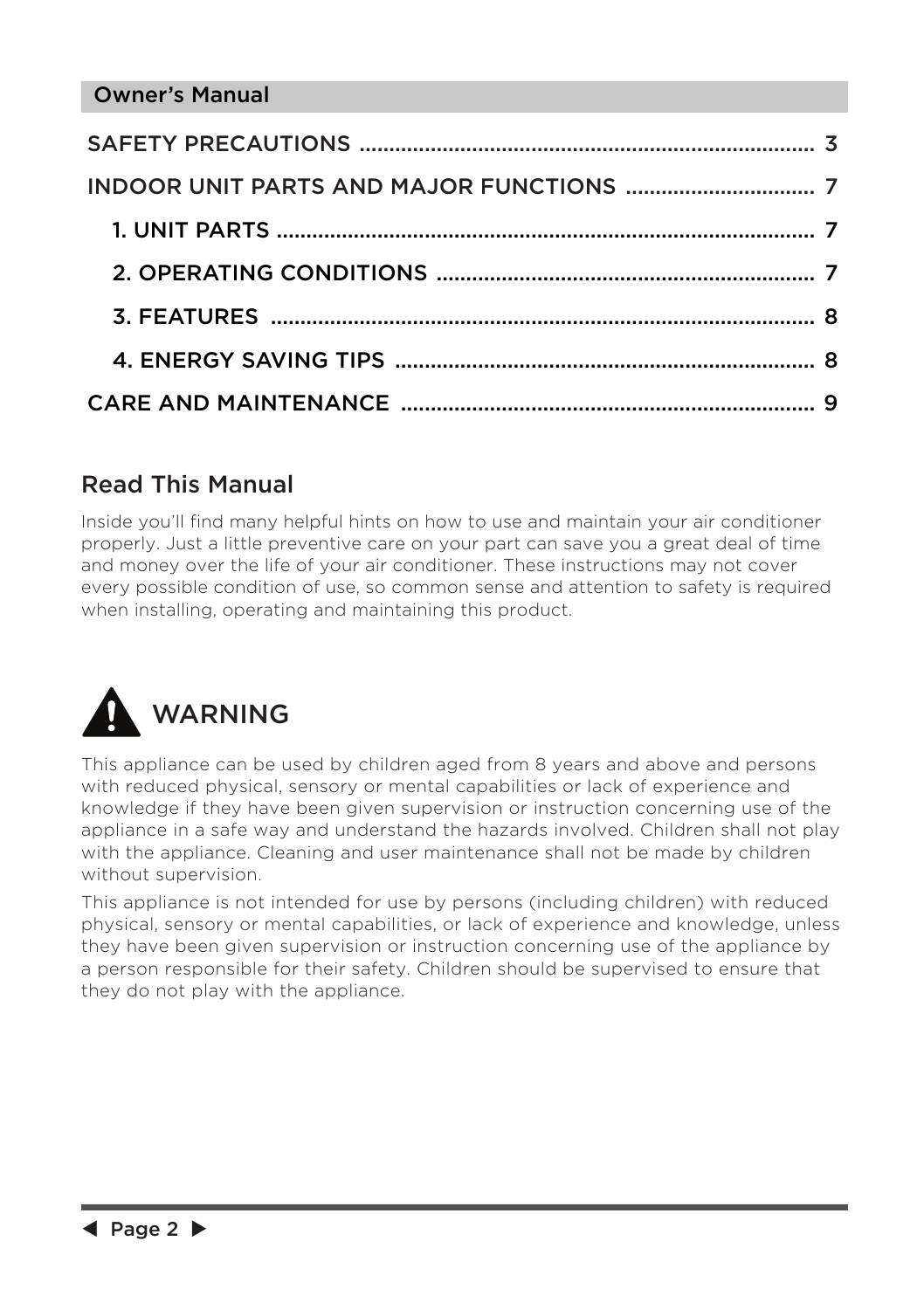## SAFETY PRECAUTIONS

To prevent injury to the user or other people and property damage, the instructions shown here must be followed. Incorrect operation due to ignoring of instructions may cause harm or damage. The level of risk is shown by the following indications.



#### WARNING FOR PRODUCT USE

- If an abnormal situation arises (like a burning smell), immediately turn off the unit and disconnect the power. Call your dealer for instructions to avoid electric shock, fire or injury.
- Do not insert fingers, rods or other objects into the air inlet or outlet. This may cause injury, since the fan may be rotating at high speeds.
- Do not use flammable sprays such as hair spray, lacquer or paint near the unit. This may cause fire or combustion.
- Do not operate the air conditioner in places near or around combustible gases. Emitted gas may collect around the unit and cause explosion.
- Do not allow children to play with the air conditioner. Children must be supervised around the unit at all times.
- If the air conditioner is used together with burners or other heating devices, thoroughly ventilate the room to avoid oxygen deficiency.
- In certain functional environments, such as kitchens, server rooms, etc., the use of specially designed air-conditioning units is highly recommended.

#### **A WARNING FOR CLEANING AND MAINTENANCE**

- Turn off the device and disconnect the power before cleaning. Failure to do so can cause electrical shock.
- Do not clean the air conditioner with excessive amounts of water.
- Do not clean the air conditioner with combustible cleaning agents. Combustible cleaning agents can cause fire or deformation.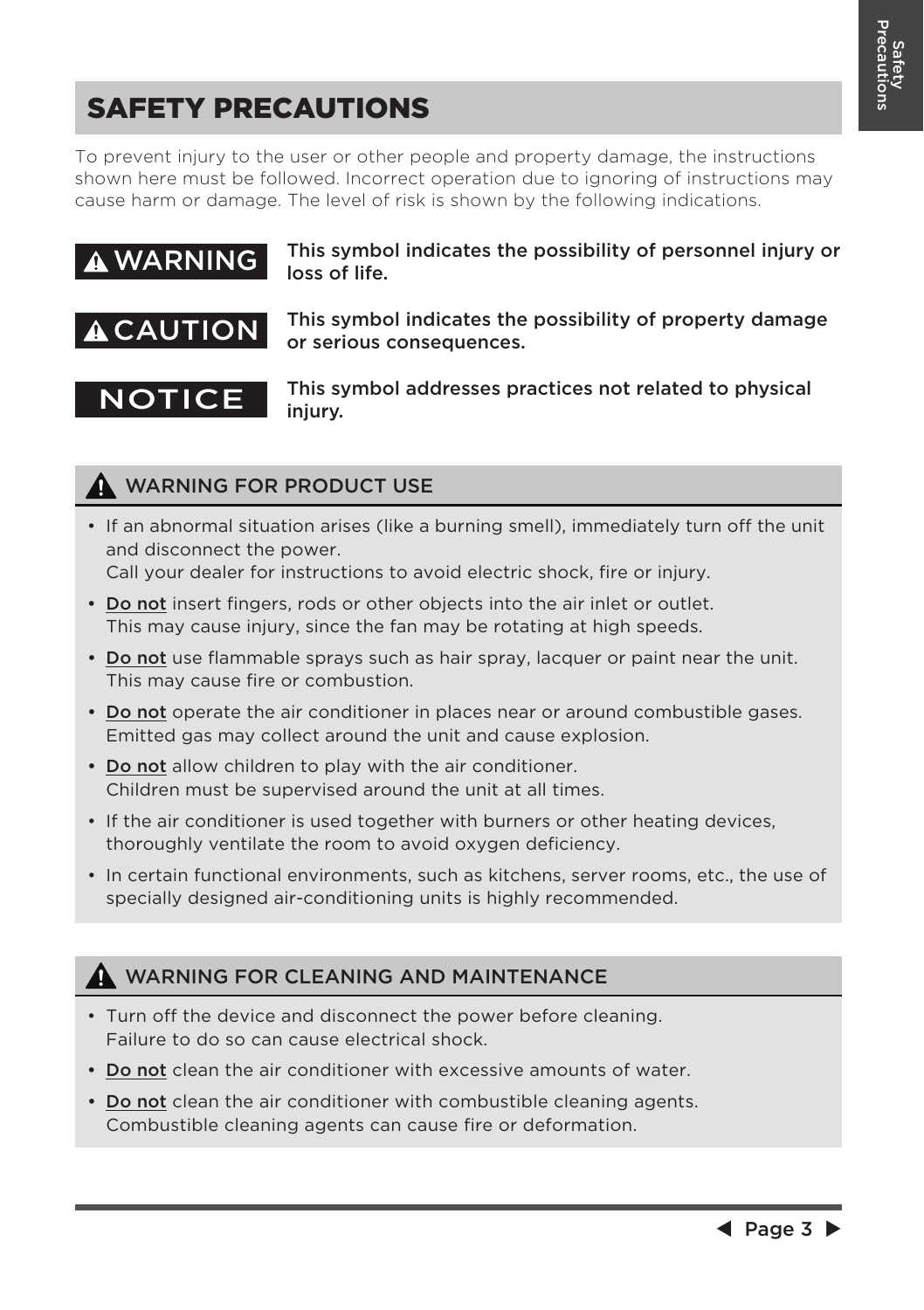#### **A** CAUTION

- Make sure that water condensation can drain unhindered from the unit.
- Do not operate the air conditioner with wet hands. This may cause electric shock.
- Do not use device for any other purpose than its intended use.
- Do not climb onto or place objects on top of the outdoor unit.
- Do not allow the air conditioner to operate for long periods of time with doors or windows open, or if the humidity is very high.

#### **A ELECTRICAL WARNINGS**

- Do not modify the length of the power supply cord or use an extension cord to power the unit.
- Do not share the electrical outlet with other appliances. Improper or insufficient power supply can cause fire or electrical shock.
- The product must be properly grounded at the time of installation, or electrical shock may occur.
- For all electrical work, follow all local and national wiring standards, regulations, and the Installation Manual. Connect cables tightly, and clamp them securely to prevent external forces from damaging the terminal. Improper electrical connections can overheat and cause fire, and may also cause shock. All electrical connections must be made according to the Electrical Connection Diagram located on the panels of the indoor and outdoor units.
- All wiring must be properly arranged to ensure that the control board cover can close properly. If the control board cover is not closed properly, it can lead to corrosion and cause the connection points on the terminal to heat up, catch fire, or cause electrical shock.
- If connecting power to fixed wiring, an all-pole disconnection device which has at least 3mm clearances in all poles, and have a leakage current that may exceed 10mA, the residual current device (RCD) having a rated residual operating current not exceeding 30mA, and disconnection must be incorporated in the fixed wiring in accordance with the wiring rules.

#### TAKE NOTE OF FUSE SPECIFICATIONS

The air conditioner's circuit board (PCB) is designed with a fuse to provide overcurrent protection.

The specifications of the fuse are printed on the circuit board, examples of such are T5A/250VAC and T10A/250VAC.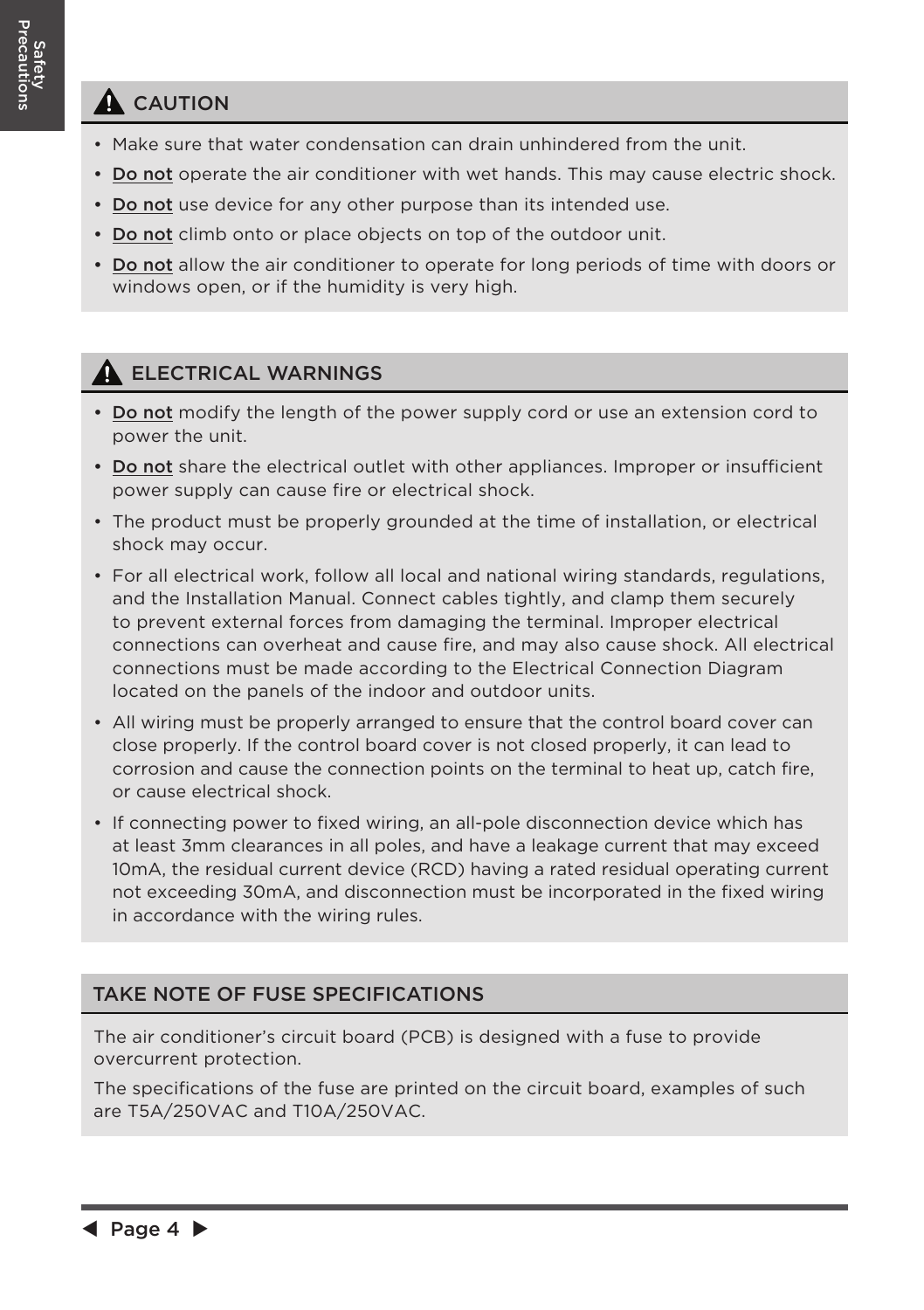#### **A** WARNINGS FOR PRODUCT INSTALLATION

- 1. Installation must be performed by an authorized dealer or specialist. Defective installation can cause water leakage, electrical shock, or fire.
- 2. Installation must be performed according to the installation instructions. Improper installation can cause water leakage, electrical shock, or fire. (In North America, installation must be performed in accordance with the requirement of NEC and CEC by authorized personnel only.)
- 3. Contact an authorized service technician for repair or maintenance of this unit. This appliance shall be installed in accordance with national wiring regulations.
- 4. Only use the included accessories, parts, and specified parts for installation. Using non-standard parts can cause water leakage, electrical shock, fire, and can cause the unit to fail.
- 5. Install the unit in a firm location that can support the unit's weight. If the chosen location cannot support the unit's weight, or the installation is not done properly, the unit may drop and cause serious injury and damage.
- 6. Install drainage piping according to the instructions in this manual. Improper drainage may cause water damage to your home and property.
- 7. For units that have an auxiliary electric heater, **do not** install the unit within 1 meter (3 feet) of any combustible materials.
- 8. Do not install the unit in a location that may be exposed to combustible gas leaks. If combustible gas accumulates around the unit, it may cause fire.
- 9. Do not turn on the power until all work has been completed.
- 10. When moving or relocating the air conditioner, consult experienced service technicians for disconnection and reinstallation of the unit.
- 11. How to install the appliance to its support, please read the information for details in "indoor unit installation" and "outdoor unit installation" sections.

#### NOTE ABOUT FLUORINATED GASSES (NOT APPLICABLE TO THE UNIT USING R290 REFRIGERANT)

- 1. This air-conditioning unit contains fluorinated greenhouse gasses. For specific information on the type of gas and the amount, please refer to the relevant label on the unit itself or the "Owner's Manual - Product Fiche" in the packaging of the outdoor unit. (European Union products only).
- 2. Installation, service, maintenance and repair of this unit must be performed by a certified technician.
- 3. Product uninstallation and recycling must be performed by a certified technician.
- 4. For equipment that contains fluorinated greenhouse gases in quantities of 5 tonnes of CO<sub>2</sub> equivalent or more, but of less than 50 tonnes of CO<sub>2</sub> equivalent, If the system has a leak-detection system installed, it must be checked for leaks at least every 24 months.
- 5. When the unit is checked for leaks, proper record-keeping of all checks is strongly recommended.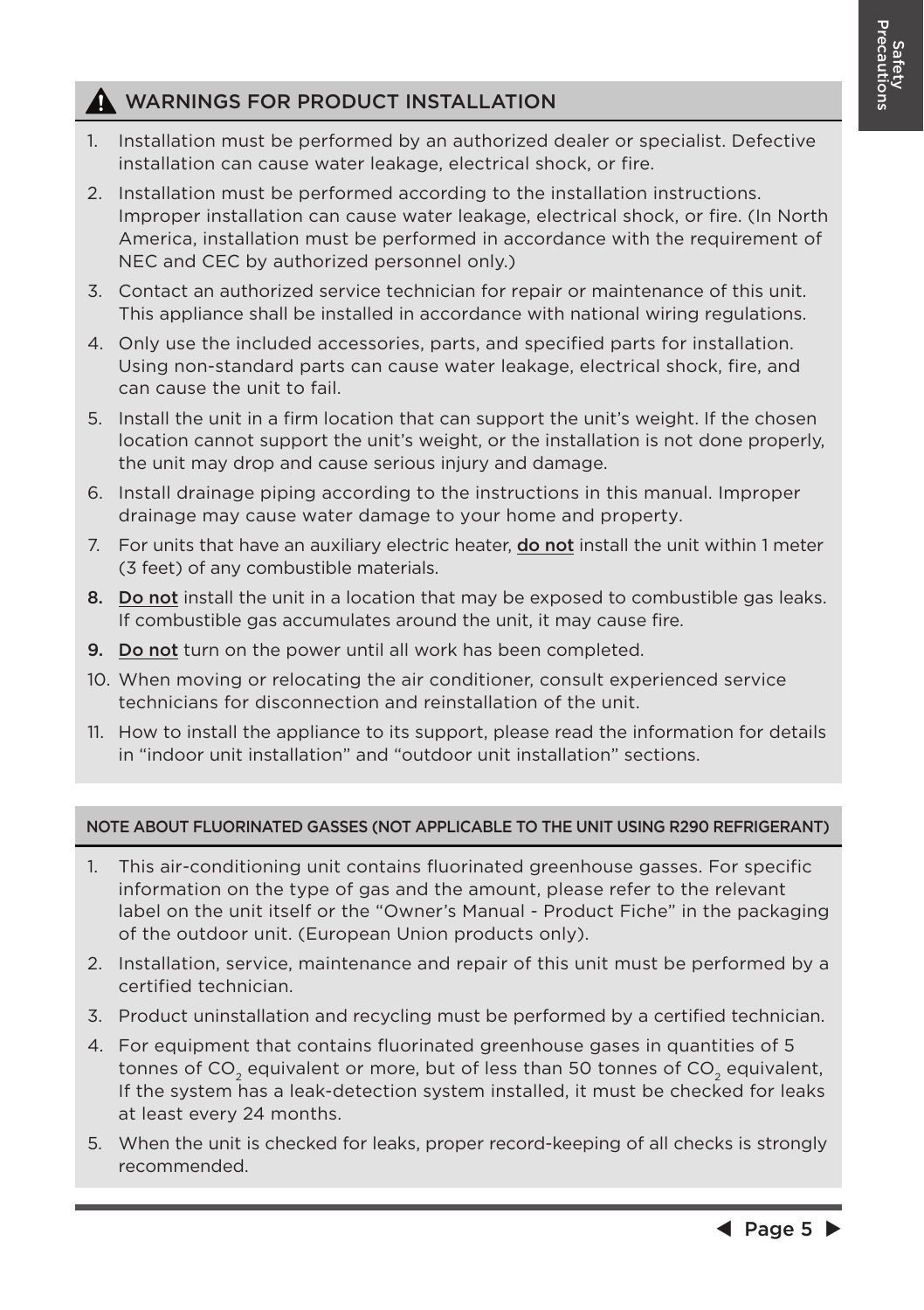#### **NOTICE**

The allowed static pressure range of the air conditioner on site is 0-200Pa.

| Model    | 18-24K | 30-36K | 48-60K |
|----------|--------|--------|--------|
| Pressure | 25Pa   | 37 Pa  | 50Pa   |

#### European Disposal Guidelines

This marking shown on the product or its literature, indicates that waste electrical and eletrical equipment should not be mixed with general household waste.



Correct Disposal of This Product (Waste Electrical & Electronic Equipment)

This appliance contains refrigerant and other potentially hazardous materials. When disposing of this appliance, the law requires special collection and treatment.

Do not dispose of this product as household waste or unsorted municipal waste.

When disposing of this appliance, you have the following options:

- Dispose of the appliance at designated municipal electronic waste collection facility.
- When buying a new appliance, the retailer will take back the old appliance free of charge.
- The manufacturer will take back the old appliance free of charge.
- Sell the appliance to certified scrap metal dealers.

#### SPECIAL NOTICE

Disposing of this appliance in the forest or other natural surroundings endangers your health and is bad for the environment. Hazardous substances may leak into the ground water and enter the food chain.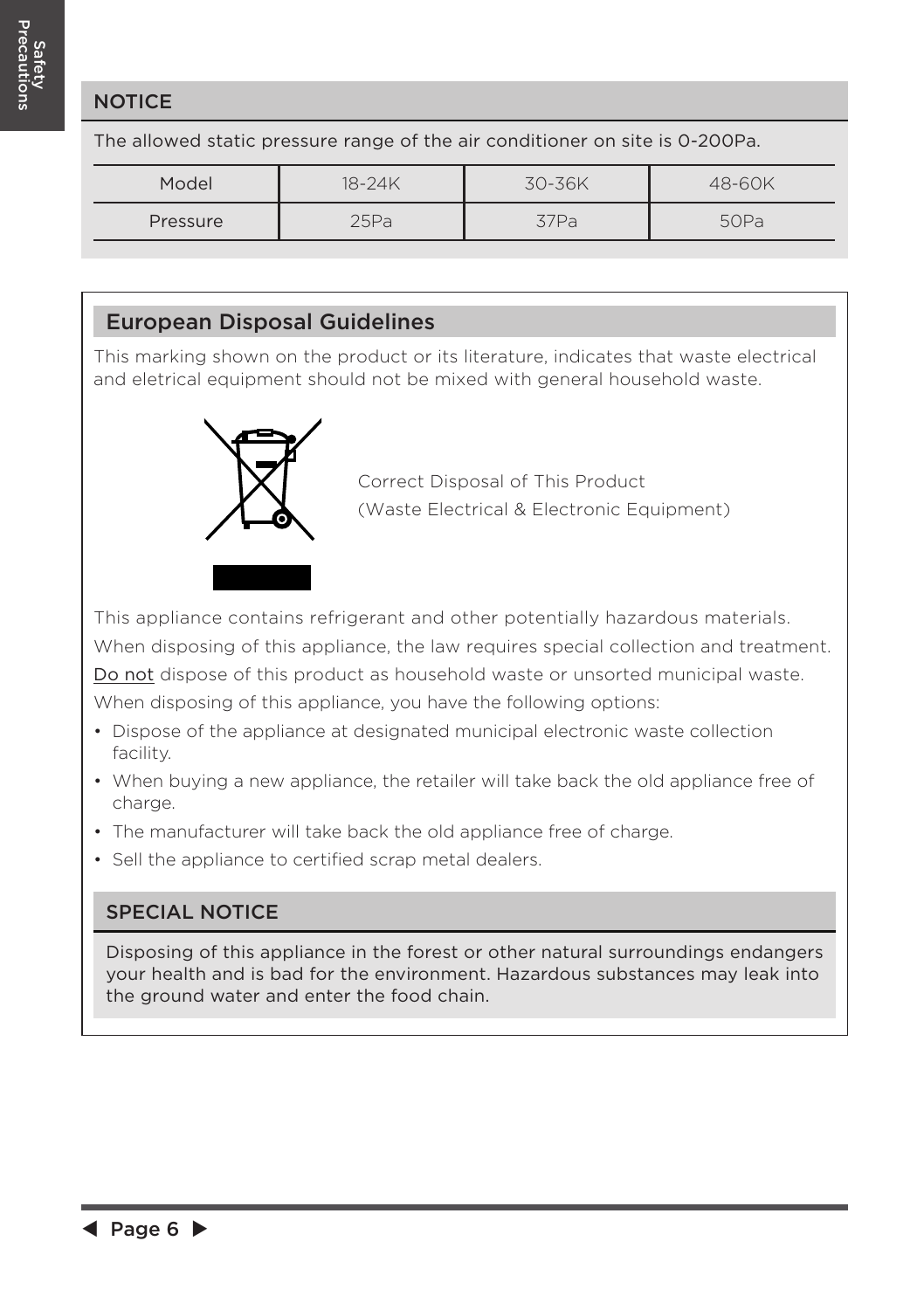### INDOOR UNIT PARTS AND MAJOR FUNCTIONS



Air inlet

#### Unit Parts **Operating Conditions**

Use the system under the following temperatures for safe and effective operation. If the air conditioner is used under different conditions, it may malfunction or become less efficient.

| <b>Inverter Split Type</b> |                                                                                                                  |                                                                   |                                                                                  |  |  |  |
|----------------------------|------------------------------------------------------------------------------------------------------------------|-------------------------------------------------------------------|----------------------------------------------------------------------------------|--|--|--|
|                            | COOL mode                                                                                                        | HFAT mode                                                         | DRY mode                                                                         |  |  |  |
| Room<br>Temperature        | $17^{\circ}$ C - 32°C<br>$(62^{\circ}F - 90^{\circ}F)$                                                           | $0^{\circ}$ C - 30 $^{\circ}$ C<br>(32°F - 86°F)                  | $10^{\circ}$ C - 32 $^{\circ}$ C<br>$(50^{\circ}F - 90^{\circ}F)$                |  |  |  |
| Outdoor<br>Temperature     | $0^{\circ}$ C - 50 $^{\circ}$ C<br>(32°F - 122°F)                                                                | $-15^{\circ}$ C - 24 $^{\circ}$ C<br>$(5^{\circ}F - 75^{\circ}F)$ |                                                                                  |  |  |  |
|                            | $-15^{\circ}$ C - 50°C<br>$(5^{\circ}F - 122^{\circ}F)$<br>(For models<br>with low<br>temp. cooling<br>systems.) |                                                                   | $0^{\circ}$ C - 50 $^{\circ}$ C<br>(32°F - 122°F)                                |  |  |  |
|                            | $0^{\circ}$ C - 52 $^{\circ}$ C<br>(32°F - 126°F)<br>(For special<br>tropical models)                            |                                                                   | $O^{\circ}C - 52^{\circ}C$<br>(32°F - 126°F)<br>(For special<br>tropical models) |  |  |  |

#### **Fixed-speed Type**

|                        | COOL mode                                                                                        | <b>HEAT</b> mode                                            | DRY mode                                                                          |
|------------------------|--------------------------------------------------------------------------------------------------|-------------------------------------------------------------|-----------------------------------------------------------------------------------|
| Room<br>Temperature    | $17^{\circ}$ C - 32°C<br>$(62^{\circ}F - 90^{\circ}F)$                                           | $O^{\circ}C - 3O^{\circ}C$<br>$(32^{\circ}F - 86^{\circ}F)$ | $10^{\circ}$ C - 32 $^{\circ}$ C<br>$(50^{\circ}F - 90^{\circ}F)$                 |
| Outdoor<br>Temperature | $18^{\circ}$ C - 43°C<br>$(64^{\circ}F - 109^{\circ}F)$                                          | $-7^{\circ}$ C - 24°C<br>$(19^{\circ}F - 75^{\circ}F)$      | $11^{\circ}$ C - 43°C<br>$(52^{\circ}F - 109^{\circ}F)$                           |
|                        | $-7^{\circ}$ C - 43°C<br>(19°F - 109°F)<br>(For models<br>with low<br>temp. cooling<br>systems.) |                                                             | 18°C - 43°C<br>$(64^{\circ}F - 109^{\circ}F)$                                     |
|                        | $18^{\circ}$ C - 52 $^{\circ}$ C<br>(64°F - 126°F)<br>(For special<br>tropical models)           |                                                             | 18°C - 52°C<br>$(64^{\circ}F - 126^{\circ}F)$<br>(For special<br>tropical models) |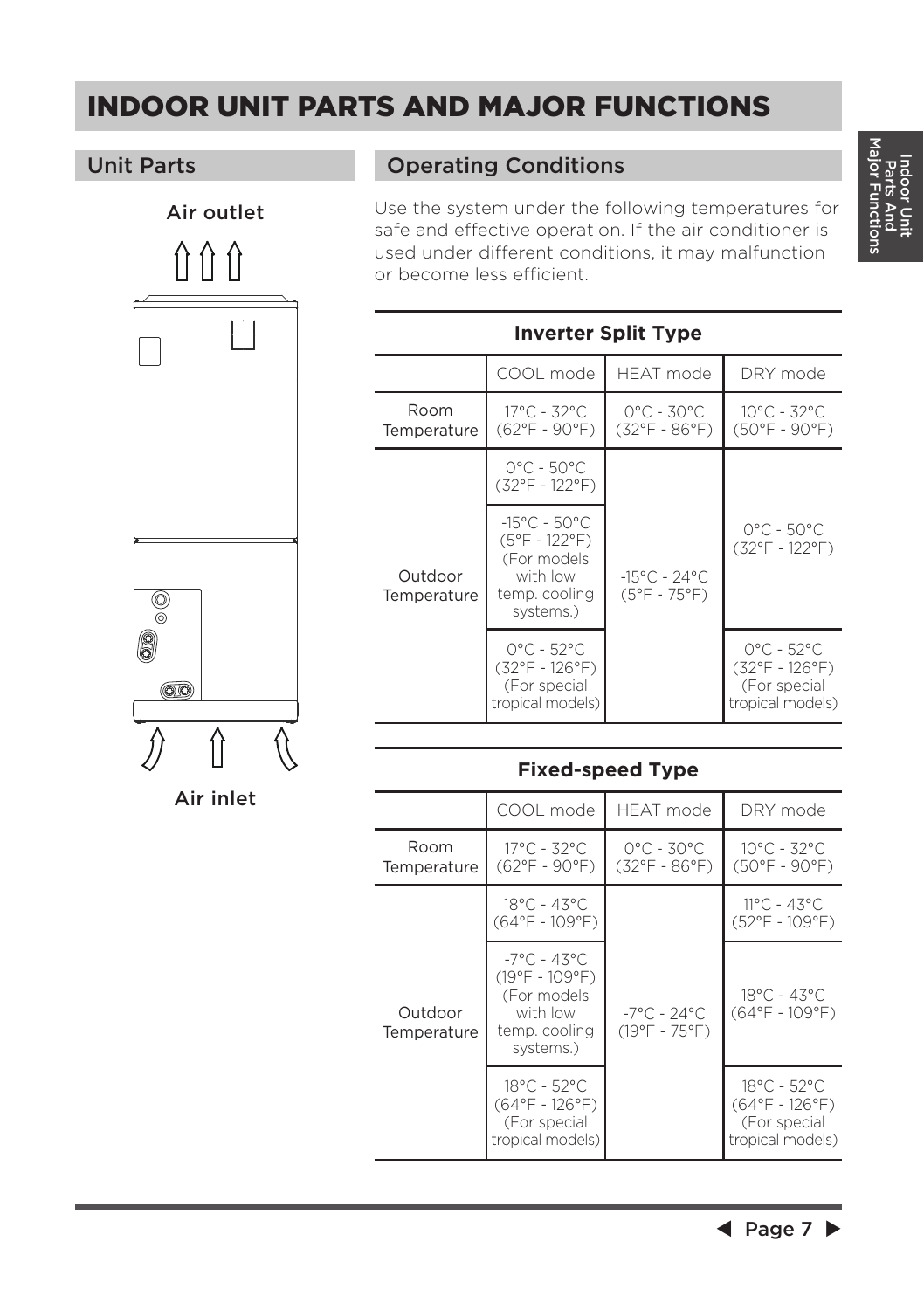#### TO FURTHER OPTIMIZE THE PERFORMANCE OF YOUR UNIT, DO THE FOLLOWING:

- Keep doors and windows closed.
- Limit energy usage by using Scheduling functions.
- Do not block air inlets or outlets.
- Regularly inspect and clean air filters.

#### Features

#### Refrigerant Leak Detection System (some models)

In the event of a refrigerant leak, the LCD screen will display "EL0C" and the LED indicator light will flash.

#### **NOTICE**

- 1. Under normal working conditions, the switch, wind speed and temperature can not be adjusted by remote control.
- 2. Requirements of wire controller: Control AXU function for live heating.

#### Energy Saving Tips

- **DO NOT** set the unit to excessive temperature levels.
- While cooling, close the curtains to avoid direct sunlight.
- Doors and windows should be kept closed to keep cool or warm air in the room.
- **DO NOT** place objects near the air inlet and outlet of the unit.
- Replace the air filter every 30 to 90 days depending on thickness and MERV.



Closing curtains during heating also helps keep the heat in



Doors and windows should be kept closed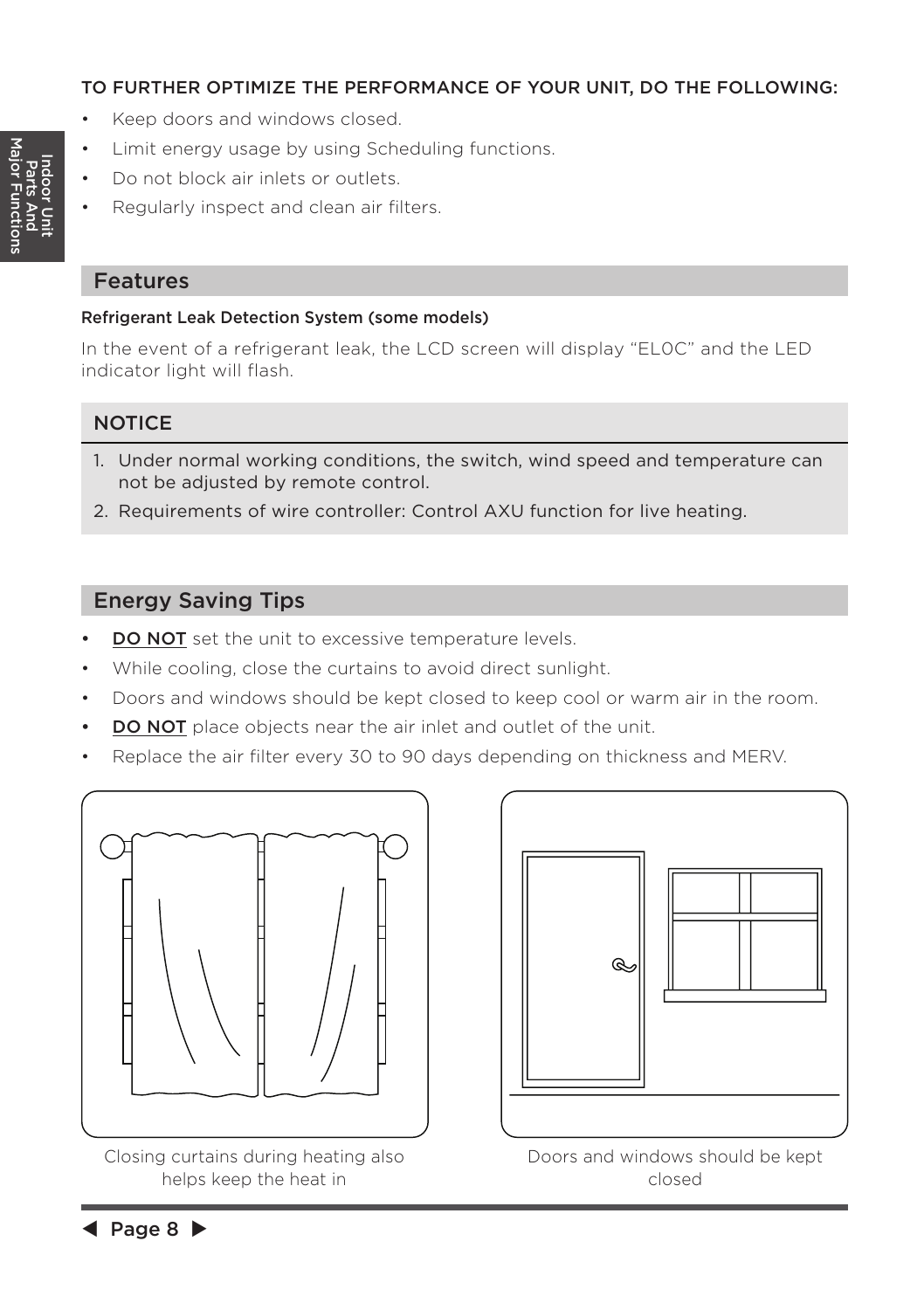### CARE AND MAINTENANCE

#### Cleaning Your Indoor Unit

#### BEFORE CLEANING OR MAINTENANCE

Always turn off your air conditioner system and disconnect its power supply before cleaning or maintenance.

- Contact an authorized service technician for repair or maintenance. Improper repair and maintenance may cause water leakage, electrical shock, or fire, and may void your warranty.
- **DO NOT** substitute a blown fuse with a higher or lower amperage rating fuse, as this may cause circuit damage or an electrical fire.
- Make sure the drain hose is set up according to the instructions. Failure to do so could cause leakage and result in personal property damage, fire and electric shock.
- Make sure that all wires are connected properly. Failure to connect wires according to instructions can result in electrical shock or fire.

### **A** CAUTION

Only use a soft, dry cloth to wipe the unit clean. If the unit is especially dirty, you can use a cloth soaked in warm water to wipe it clean.

- Do not use chemicals or chemically treated cloths to clean the unit.
- Do not use benzene, paint thinner, polishing powder or other solvents to clean the unit. They can cause the plastic surface to crack or deform.
- Do not use water hotter than 40°C (104°F) to clean the front panel. This can cause the panel to deform or become discolored.
- Do not wash the unit under running water. Doing so creates an electrical hazard.
- Clean the unit using a damp, lint-free cloth and neutral detergent. Dry the unit with a dry, lint-free cloth.

#### **NOTICE**

Replace the air filter every 30 to 90 days depending on MERV rating.

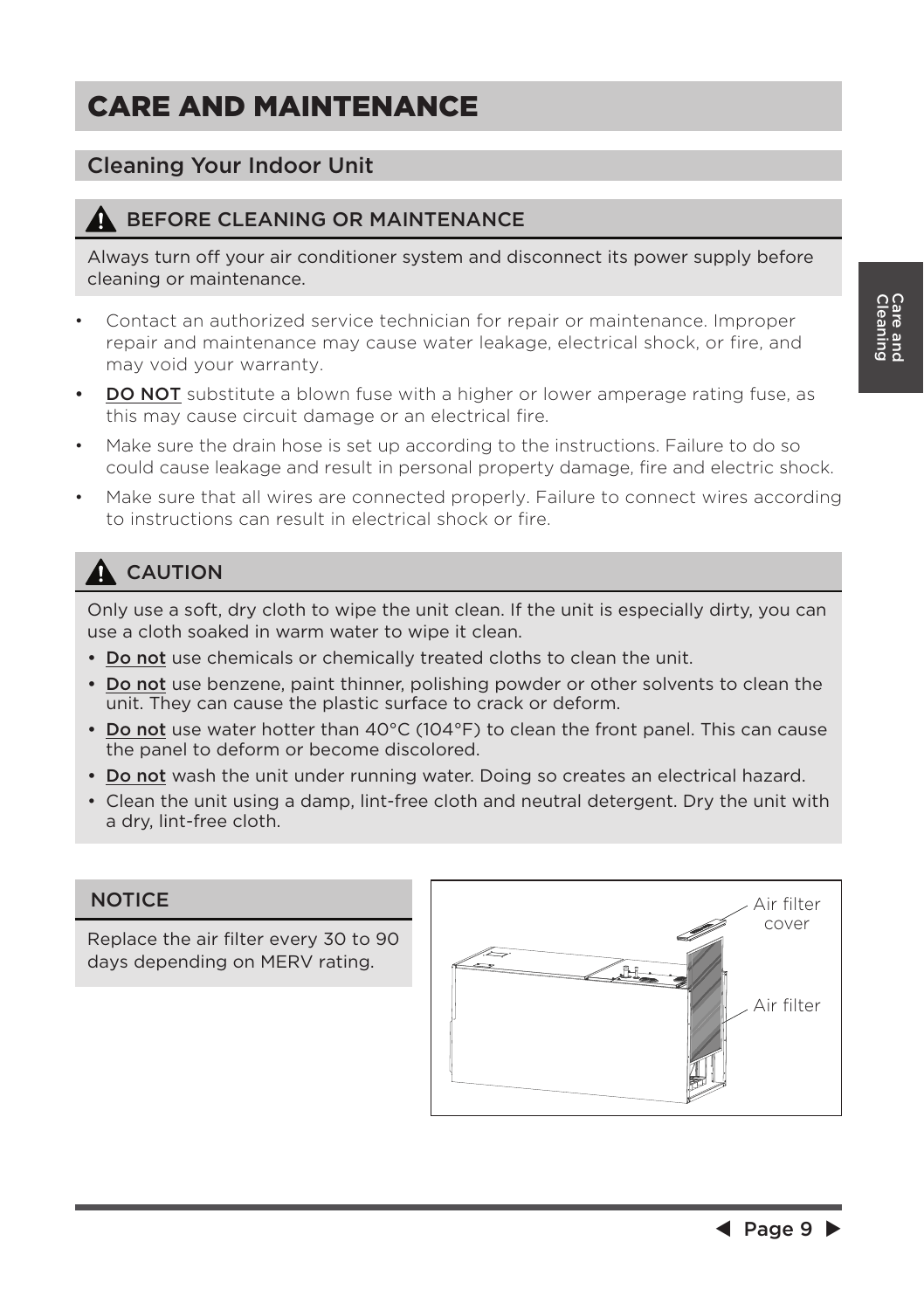### **A** CAUTION

- Before changing the filter or cleaning, turn off the unit and disconnect its power supply.
- When removing filter, do not touch metal parts in the unit. The sharp metal edges can cut you.
- Do not use water to clean the inside of the indoor unit. This can destroy insulation and cause electrical shock.
- Do not expose filter to direct sunlight when drying. This can shrink the filter.
- Any maintenance and cleaning of outdoor unit should be performed by an authorized dealer or a licensed service provider.
- Any unit repairs should be performed by an authorized dealer or a licensed service provider.

#### Maintenance – Long Periods of Non-Use

If you plan not to use your air conditioner for an extended period of time, do the following:





Replace all filters Turn on FAN function until unit dries out completely

#### Maintenance – Pre-Season Inspection

After long periods of non-use, or before periods of frequent use, do the following:



Check for damaged wires Replace all filters Check for leaks